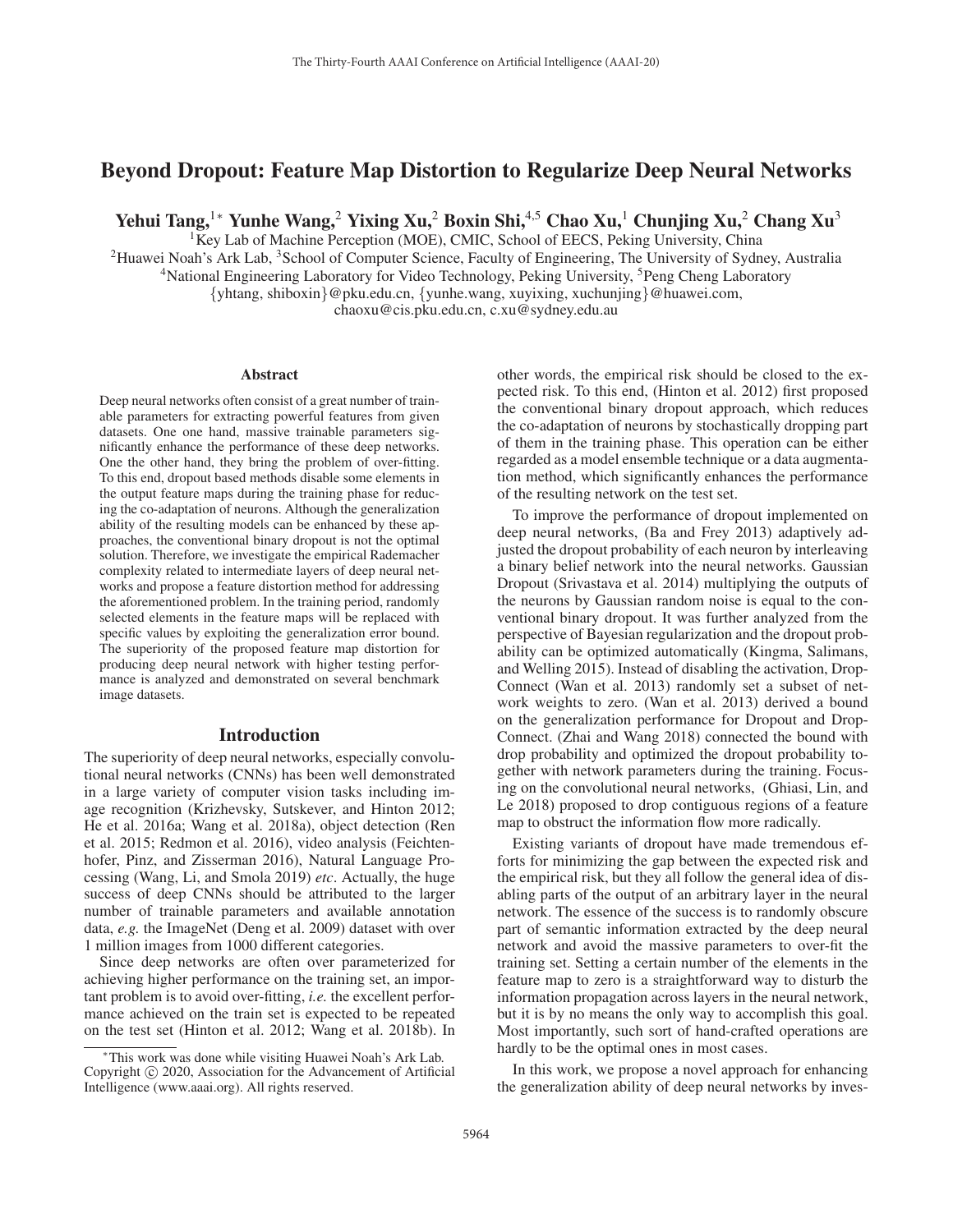tigating the distortion on the feature maps. The generalization error bound of the given deep neural network is established in terms of the Rademacher complexity of its intermediate layers. Distortion is introduced onto the feature maps to decrease the associated Rademacher complexity, which is then beneficial for improving the generalization ability of the neural network. Besides minimizing the general classification loss, the proposed distortion can simultaneously minimize the expected and empirical risks by adding distortions on feature maps. An extension to convolutional layers and corresponding optimization details are also provided. Experimental results on benchmark image datasets demonstrate that deep networks trained using the proposed feature distortion method perform better than those generated using state-of-the-art methods.

# **Preliminary**

Dropout is a prevalent regularization technology to alleviate over-fitting of models and has achieved great success. It has been demonstrated dropout can improve the generalization ability of models both theoretically (Wan et al. 2013) and practically (Srivastava et al. 2014). In this section, we briefly introduce the generalization theory and dropout method.

## Generalization Theory

Generalization theory focuses on the relation between the expected risk and the empirical risk. Considering an Llayer neural network  $f^L \in \mathcal{F}$ , and a labeled dataset  $\mathcal{D} =$  $\{(x_i, y_i)\}_{i=1}^N$  sampled from the ground-truth distribution<br>  $O \in \mathcal{X} \times \mathcal{Y}$  in which  $x_i \in \mathcal{X}$  and  $y_i \in \mathcal{Y}$  Denote the  $Q \in \mathcal{X} \times \mathcal{Y}$ , in which  $x_i \in \mathcal{X}$  and  $y_i \in \mathcal{Y}$ . Denote the weight matrix as  $\mathcal{K}^l \in \mathbb{R}^{d^l \times d^{l-1}}$  in which  $d^l$  is the dimension of the feature map of l-th layer, and the corresponding output features before and after activation functions  $\phi$  of the *l*-th layer as  $o^l \in \mathbb{R}^{d^l}$  and  $f^l \in \mathbb{R}^{d^l}$ , respectively. Omitting bias we have  $f^{l+1}(x_i) = \phi(o^{l+1}(x_i)) = \phi(K^{l+1}f^l(x_i))$ bias, we have  $f^{l+1}(x_i) = \phi(o^{l+1}(x_i)) = \phi(\mathcal{K}^{l+1}f^l(x_i)).$ <br>For simplicity, we further refer  $\mathcal{K}^l$  as  $\{\mathcal{K}^1, \dots, \mathcal{K}^l\}$ .

Taking the image classification task as an example, the expected risk  $R(f^L)$  over the population and the empirical risk  $\hat{R}(f^L)$  on the training set can be formulated as:

$$
R(\boldsymbol{f}^{L}) = \mathop{\mathbb{E}}_{(\boldsymbol{x}, \boldsymbol{y}) \sim \mathcal{Q}} [\![\ell(\boldsymbol{f}^{L}(\boldsymbol{x}, \mathcal{K}^{L}), \boldsymbol{y})]\!],
$$
 (1)

$$
\hat{R}(\boldsymbol{f}^{L}) = \frac{1}{N} \sum_{(\boldsymbol{x}_{i}, \boldsymbol{y}_{i}) \in \mathcal{D}} \ell(\boldsymbol{f}^{L}(\boldsymbol{x}_{i}, \mathcal{K}^{\mathcal{L}}), \boldsymbol{y}_{i}), \qquad (2)
$$

where  $\ell(\cdot)$  denotes 0-1 loss. Various techniques have been developed to quantify the gap between the expected risk and the empirical risk, such as PAC learning (Hanneke 2016) , VC dimension (Sontag 1998) and Rademacher complexity (Koltchinskii, Panchenko, and others 2002). Wherein, the empirical Rademacher complexity (ERC) has been widely used as it often leads to a much tighter generalization error bound. The formal definition of ERC is given as follows:

Definition 1 *For a given training dataset with* N *instances*  $\mathcal{D} = \{(\mathbf{x}_i, \mathbf{y}_i)\}\$  generated by the distribution  $\mathcal{Q}$ , the em*pirical Rademacher complexity of the function class of the*

*network*  $f^L$  *is defined as:* 

$$
\tilde{R}_D(\boldsymbol{f}^L) = \frac{1}{N} \mathbb{E} \left| \sup_{k,\mathcal{K}^L} \sum_{i=1}^N \sigma_i \boldsymbol{f}^L(\boldsymbol{x}_i, \mathcal{K}^L)[k] \right|, \quad (3)
$$

*where Rademacher variables*  $\sigma = {\sigma_1, \cdots, \sigma_N}$ *,*  $\sigma_i$ *'s are independent uniform random variables in* {*-1,+1*} *and*  $f^L(\boldsymbol{x}_i, \mathcal{K}^L)[k]$  *is the k-th element in*  $f^L(\boldsymbol{x}_i, \mathcal{K}^L)$ .

Using empirical Rademacher complexity and MaDiarmid's inequality, the upper bound of the expected risk  $R(f^L)$  can be derived by Theorem 1 (Koltchinskii, Panchenko, and others 2002).

**Theorem 1** *Given a fixed*  $\rho > 0$ *, for any*  $\delta > 0$ *, with probability at least*  $1 - \delta$ *, for all*  $f^L \in \mathcal{F}$ 

$$
R(\boldsymbol{f}^{L}) \leq \hat{R}(\boldsymbol{f}^{L}) + \frac{2(d^{L})^{2}}{\rho} \tilde{R}_{D}(\boldsymbol{f}^{L})
$$

$$
+ \left(1 + \frac{2(d^{L})^{2}}{\rho}\right) \sqrt{\frac{\ln{\frac{1}{\delta}}}{2N}},
$$
(4)

*where*  $d<sup>L</sup>$  *denotes the output dimension of the network.* 

According to Theorem 1 we can find that the gap between expected and empirical risks can be bounded with the help of the empirical Rademacher complexity  $\hat{R}_D(f)$  over the specific neural network and dataset. Directly calculating the ERC is vary hard (Kawaguchi, Kaelbling, and Bengio 2017), and thus the upper bound or approximate values of the ERC are usually used in the training phase for obtaining models with better generalization (Kawaguchi, Kaelbling, and Bengio 2017; Zhai and Wang 2018). (Kawaguchi, Kaelbling, and Bengio 2017) obtained models with better generalization by decreasing a regularization term related to the ERC. The effectiveness of decreasing ERC in previous works inspires us to leverage ERC to refine the conventional dropout methods.

#### Dropout

Dropout is a classical and effective regularization technology to improve the generalization capability of models. There are many variants of dropout,*e.g.* variational dropout and (Kingma, Salimans, and Welling 2015) Drop-Block (Ghiasi, Lin, and Le 2018)). Most of them follows the technology of disabling part elements of the feature maps. In general, these methods can be formulated as:

$$
\hat{f}^l(x_i) = f^l(x_i) - m_i^l \circ f^l(x_i), \qquad (5)
$$

where  $\circ$  denotes the element-wise product,  $f^l(x_i)$ <sup>1</sup> and  $\hat{f}^l(x_i)$  are the original feature and distorted features, re- $\hat{f}^l(x_i)$  are the original feature and distorted features, respectively. In addition,  $m_i^l \in \{0,1\}^{d^l}$  is the binary mask<br>applied on feature map  $f^l(x_i)$  and each element in  $m^l$  is applied on feature map  $f^{\dagger}(x_i)$ , and each element in  $m_i^{\dagger}$  is draw from Bernoulli distribution *i.e.* set to 1 with the drondraw from Bernoulli distribution, *i.e.* set to 1 with the dropping probability p. Admittedly, implementing dropout on the features in the training phase will force the given network

<sup>&</sup>lt;sup>1</sup>Without ambiguity,  $f^l(x_i, \mathcal{K}^{l})$  is denoted as  $f^l(x_i)$  for simplicity.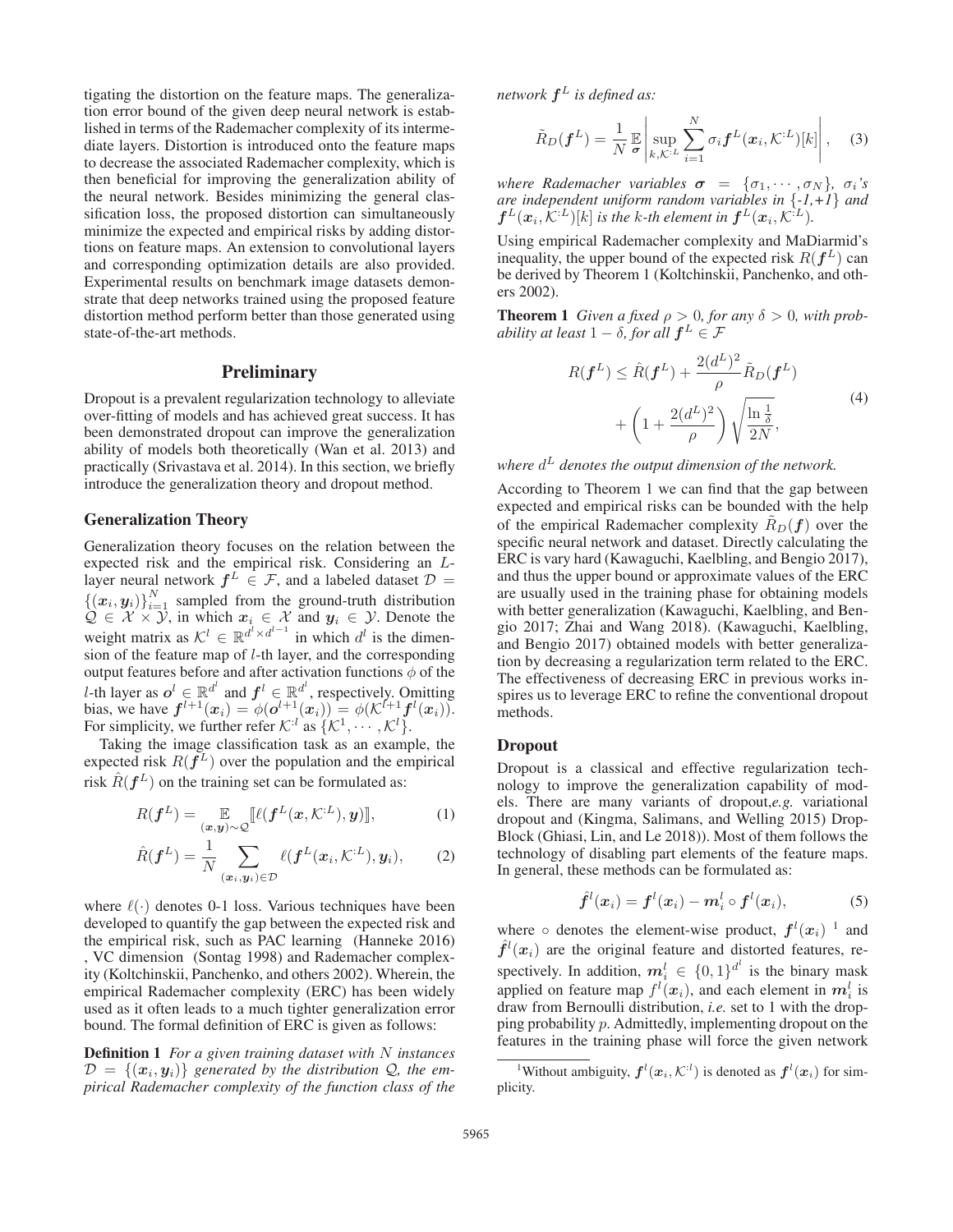paying more attentions on those non-zero regions, and partially solve the "over-fitting". However, disabling the original feature is a heuristic approach and may not always leads to the optimal solution for addressing the aforementioned over-fitting problem in deep neural networks.

## Approach

Instead of fixing the value of perturbation, we aim to learn the distortion of the feature map by reducing the ERC of the network. Generally, the disturbing operation employed on the output feature  $f^l(x_i)$  of the *l*-th layer with input data  $x_i$  can be formulated as: can be formulated as:

$$
\hat{\boldsymbol{f}}^l(\boldsymbol{x}_i) = \boldsymbol{f}^l(\boldsymbol{x}_i) - \boldsymbol{m}_i^l \circ \boldsymbol{\varepsilon}_i^l, \tag{6}
$$

where  $\varepsilon_i^l \in \mathbb{R}^{d^l}$  is the distortion applied the on feature map  $f^l(x_i)$  Compared to the dropout method (Eq. (5)) which  $f^l(x_i)$ . Compared to the dropout method (Eq. (5)) which<br>monuply set the distortion as  $c^l = f^l(x_i)$ . Eq. (6) auto manually set the distortion as  $\varepsilon_i^l = f^l(x_i)$ , Eq. (6) auto-<br>matically learns the form of distortion in the guide of FRC matically learns the form of distortion in the guide of ERC. Directly using  $\tilde{R}_D(f^L)$  which is the ERC of the network to guide the distortion  $\varepsilon_i^l$  is very hard. Since  $\tilde{R}_D(\boldsymbol{f}^L)$  is calculated on the final layer w r t the output of the neural network lated on the final layer *w.r.t.* the output of the neural network, and it is difficult to trace the intermediate feature maps of the neural network during the training phase. Hence, we reformulate  $\hat{R}_D(f^L)$  by considering the output feature of an arbitrary layer, and obtain the following theorem based on (Wan et al. 2013).

**Theorem 2** Let  $\mathcal{K}^l[k, :]$  denotes the k-th row of the weight matrix  $\mathcal{K}^l$  and  $\|\cdot\|$ , is the n-norm of vector Assume that *matrix*  $K^l$  *and*  $\|\cdot\|_p$  *is the p-norm of vector. Assume that*  $\|K^l[k,:]\|_p \leq B^l$ , and then the ERC of output can be bounded by the ERC of intermediate feature. *bounded by the ERC of intermediate feature:*

$$
\tilde{R}_D(\boldsymbol{f}^L) \le 2\tilde{R}_D(\boldsymbol{o}^L) \le 2B^L \tilde{R}_D(\boldsymbol{f}^{L-1}) \le \cdots
$$
\n
$$
\le 2^{L-t} \tilde{R}_D(\boldsymbol{f}^t) \prod_{l=t+1}^L B^l \le 2^{L-t+1} \tilde{R}_D(\boldsymbol{o}^t) \prod_{l=t+1}^L B^l, \tag{7}
$$

where  $o^l$  and  $f^l$  are the feature maps before and after acti*vation function respectively.*

The above theorem shows that the ERC of the network  $R_D(f^L)$  is upper bounded by the ERC of output feature  $\tilde{R}_D(\boldsymbol{f}^t)$  or  $\tilde{R}_D(\boldsymbol{\sigma}^t)$  of t-th layer <sup>2</sup>. Thus, decreasing  $\tilde{R}_D(\boldsymbol{f}^t)$ <br>or  $\tilde{R}_D(\boldsymbol{\sigma}^t)$  can be unistically decrease  $\tilde{R}_D(\boldsymbol{f}^t)$ . Note that  $\boldsymbol{f}$ or  $\hat{R}_D(\sigma^t)$  can heuristically decrease  $\tilde{R}_D(f^L)$ . Note that  $f^t$  is the feature man of arbitrary intermediate layer t of the is the feature map of arbitrary intermediate layer  $t$  of the network, and the distortion is also applied on intermediate features. Thus,  $\tilde{R}_D(f^t)$  or  $\tilde{R}_D(o^t)$  is used to guide the distortion in the following tortion in the following.

### Feature Map Distortion

In this section, we will illustrate the way of decreasing ERC by applying the distortion  $\varepsilon^l$  on the feature map of *l*-th layer

 $f^l(x_i)$ . By doing so, all the ERCs in the subsequent layers will be affected, and  $\tilde{R}_D(\boldsymbol{\sigma}^t)$  satisfying  $l < t \leq L$  can ouide the distortion  $\boldsymbol{\varepsilon}^l$  of *l*-th layer. Recall that in theorem guide the distortion  $\varepsilon^l$  of *l*-th layer. Recall that in theorem 2, the closer a layer is to the output layer, the tighter the upper bound of the ERC of the whole network is, and may reduce  $\tilde{R}_D(f^L)$  more effectively. However, if  $t \gg l$ , the relationship between  $\tilde{R}_D(\boldsymbol{\sigma}^t)$  and  $\boldsymbol{\varepsilon}^l$  becomes complex and it is difficult to quide  $\boldsymbol{\varepsilon}^l$  with  $\tilde{R}_D(\boldsymbol{\sigma}^t)$ . Thus, we use the EPC is difficult to guide  $\varepsilon^l$  with  $\tilde{R}_D(\boldsymbol{\sigma}^t)$ . Thus, we use the ERC of  $(l+1)$  th lower  $\tilde{R}_D(\boldsymbol{\sigma}^{l+1})$  to guide the distortion  $\sigma^l$  in of  $(l + 1)$ -th layer  $\tilde{R}_D(\boldsymbol{o}^{l+1})$  to guide the distortion  $\boldsymbol{\varepsilon}^l$  in *l*-th layer. Specifically, we reduce  $\tilde{R}_D(\boldsymbol{o}^{l+1})$  by optimizing *ε*l . Denoting

$$
\boldsymbol{g}^{l}(\boldsymbol{x}) = \sum_{i=1}^{N} \sigma_i \hat{\boldsymbol{f}}^{l}(\boldsymbol{x}_i),
$$
\n(8)

for simplicity,  $g^l(x) \in \mathbb{R}^{d^l}$  has the same dimension as fea-<br>ture man  $f^l(x)$ . And then  $\tilde{B}_{\infty}(g^{l+1})$  is calculated as: ture map  $f^l(x_i)$ . And then,  $\tilde{R}_D(\boldsymbol{o}^{l+1})$  is calculated as:

$$
\tilde{R}_D(\boldsymbol{o}^{l+1}) = \frac{1}{N} \mathbb{E} \sup_{\boldsymbol{\sigma}_{k,\mathcal{K}^{l+1}}} \left| \langle \mathcal{K}^{l+1}[k, :]^T, \boldsymbol{g}^l(\boldsymbol{x}) \rangle \right|, \quad (9)
$$

where  $\mathcal{K}^{l+1}[k]$ ;  $\in \mathbb{R}^{1 \times d^l}$  denotes the k-th row of the weight matrix  $\mathcal{K}^{l+1}$  and  $\mathcal{K}^{l+1} = \{K^1, K^2, \dots, K^{l+1}\}$ . An ideal matrix  $\mathcal{K}^{l+1}$  and  $\mathcal{K}^{l+1} = \{ \mathcal{K}^1, \mathcal{K}^2, \cdots, \mathcal{K}^{l+1} \}$ . An ideal  $\varepsilon^l$  will reduce the ERC of the next layer  $\tilde{R}_D(\boldsymbol{o}^{l+1})$  while preserving the representation power.

During the training phase, considering a mini-batch  $\bar{x}$  =  ${x_1, x_2, \cdots x_{\bar{N}}}$  with  $\bar{N}$  samples, the mask and distortion of the *l*-th layer are  $m^l = \{m_1^l, m_2^l, \dots, m_N^l\}$  and  $a^l = \{a^l, a^l\}$  are respectively. Taking the algorithm  $\varepsilon^l = \{\varepsilon_1^l, \varepsilon_2^l, \cdots, \varepsilon_N^l\}$ , respectively. Taking the classification problem as an example, the weights of the network cation problem as an example, the weights of the network are updated via minimizing the cross-entropy loss. Based on the current updated weights  $K<sup>l</sup>$  and Rademacher variables  $\bar{\sigma} = {\sigma_1, \sigma_2, \cdots, \sigma_{\bar{N}}},$  the optimized disturbance  $\hat{\epsilon}^l$  is obtained by solving the optimization problem:

$$
\hat{\varepsilon}^l = \arg\min_{\boldsymbol{\varepsilon}^l} \mathcal{T}(\bar{\boldsymbol{x}}, \boldsymbol{\varepsilon}^l), \ \ l = 1, 2, \cdots, L \tag{10}
$$

where

$$
\mathcal{T}(\bar{\mathbf{x}}, \boldsymbol{\varepsilon}^{l}) = \frac{1}{\bar{N}} \left[ \sup_{k} \left| \langle \mathcal{K}^{l+1}[k, :]^{T}, \boldsymbol{g}^{l}(\bar{\mathbf{x}}) \rangle \right| + \frac{\lambda}{2} \sum_{i=1}^{\bar{N}} \|\boldsymbol{\varepsilon}_{i}^{l}\|_{2}^{2} \right], \tag{11}
$$

in which  $\|\cdot\|_2$  denotes the  $l_2$ -norm of the vector and  $\lambda$  is a hyper-parameter balancing the objective function and the intensity of distortion. Intuitively, a violent distortion will destroy the original feature and reduce the representation power.

#### Optimization of the Distortion

Our goal is to reduce the first term in Eq. (11) related to ERC while constraining the intensity of distortion  $\varepsilon_i^l$ . Note that the conventional dropout which sets  $\varepsilon_i^l = f^l(x_i)$  also achieves the similar goal in a special situation. When the achieves the similar goal in a special situation. When the drop probability  $p = 1$  and all the elements in mask  $m<sub>i</sub><sup>l</sup>$ <br>are set to 1, the distortion  $\varepsilon<sup>l</sup> = f<sup>l</sup>(x_i)$  makes  $g<sup>l</sup>(\bar{x}) = 0$ are set to 1, the distortion  $\varepsilon_i^l = f^l(x_i)$  makes  $g^l$ <br>and thus the first term in Eq. (11) is zero, showing and thus the first term in Eq. (11) is zero, showing that the

<sup>&</sup>lt;sup>2</sup>The definition of  $\tilde{R}_D(\boldsymbol{f}^t)$  and  $\tilde{R}_D(\boldsymbol{o}^t)$  in t-th layer has the same form as Definition 1, *i.e.*  $\tilde{R}_D(f^t)$  =  $\frac{1}{N} \mathbb{E}_{\boldsymbol{\sigma}} \left[ \sup_{k,\mathcal{K}^{:t}} \sum_{i=1}^N \sigma_i \boldsymbol{f}^t(\boldsymbol{x}_i, \mathcal{K}^{:t})[k] \right]$  $\frac{1}{N} \mathbb{E}_{\boldsymbol{\sigma}} \left| \sup_{k,\mathcal{K}^{:t}} \sum_{i=1}^{N} \sigma_i \boldsymbol{\sigma}^t(\boldsymbol{x}_i, \mathcal{K}^{:t})[k] \right|$ and  $\tilde{R}_D(\boldsymbol{o}^t)$  =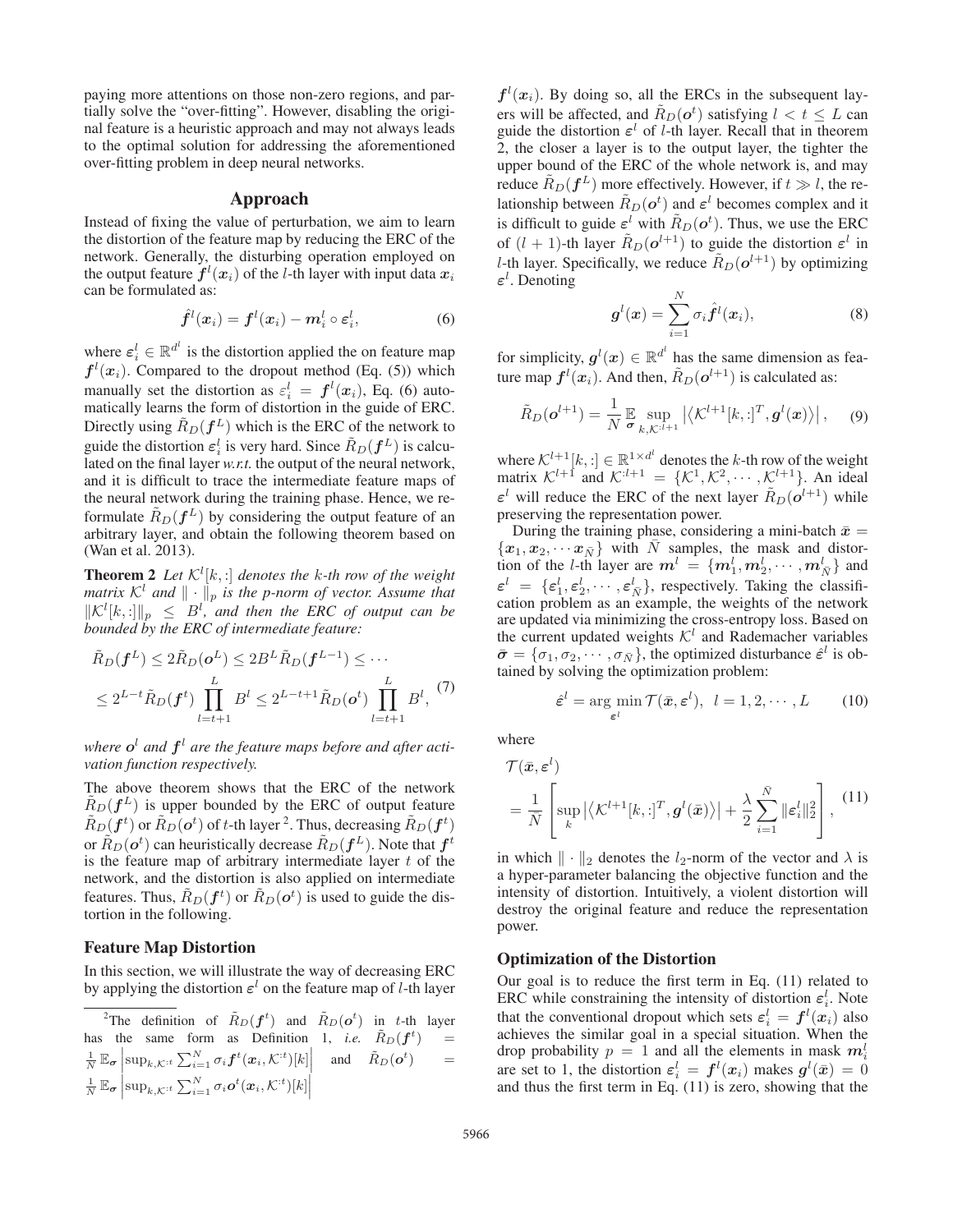dropout also has the potential to reduce ERC. However, the semantic information is also dropped away and the network will make random guess. In the general case where  $p < 1$ , the conventional dropout disables part of the feature maps, which may decrease the value of  $\mathcal{T}(\bar{x}, \varepsilon^l)$ , but there is no ex-<br>plicit interaction with the empirical Rademacher complexplicit interaction with the empirical Rademacher complexity. We choose  $f^l(x_i)$  as the initial value of  $\varepsilon_i^l$  and opti-<br>mize Eq. (10) with gradient descent. The partial derivative mize Eq. (10) with gradient descent. The partial derivative of  $\mathcal{T}(\bar{x}, \varepsilon^l)$  *w.r.t.*  $\varepsilon^l_i$  is calculated as:

$$
\frac{\partial \mathcal{T}(\bar{\mathbf{x}}, \boldsymbol{\varepsilon}^l)}{\partial \boldsymbol{\varepsilon}_i^l} = -\frac{1}{\bar{N}} \sigma_i s_{\hat{k}} \mathcal{K}^{l+l}[\hat{k}, :]^{T} \circ \boldsymbol{m}_i^l + \frac{\lambda}{\bar{N}} \boldsymbol{\varepsilon}_i^l, \quad (12)
$$

where

$$
\hat{k} = \underset{k}{\arg \max} \left| \left\langle \mathcal{K}^{l+1}[k, :]^T, \mathbf{g}^l(\bar{\boldsymbol{x}}) \right\rangle \right|, \tag{13}
$$

$$
s_{\hat{k}} = \text{sign}\left\langle \mathcal{K}^{l+1}[\hat{k},:]^T, \boldsymbol{g}^l(\bar{\boldsymbol{x}})\right\rangle. \tag{14}
$$

Eq. (13) chooses the row of weight matrix to obtain the maximum inner product  $\langle K^{l+1}[k, \cdot]^T, g^l(\bar{x}) \rangle$  and Eq. (14) cal-<br>culates the sign of the inner product. The equations above culates the sign of the inner product. The equations above show that the optimization of distortion  $\varepsilon^l$  is related to the feature  $f^l(x_i)$  and the weight  $K^{l+1}$  in the following the feature  $f^l(x_i)$  and the weight  $K^{l+1}$  in the following layer. Note that precisely calculating the gradient  $\frac{\partial \mathcal{T}(\mathbf{x}, \mathbf{\epsilon}^l)}{\partial \mathbf{\epsilon}^l_i}$ is time-consuming and not necessary, and it can be appropriately estimated without much influence of the performance. Rademacher variable  $\sigma_i$  is randomly sampled from  $\{\pm 1\}$  with equal probability (Definition 1), and thus the impact of  $s_{\hat{k}}$  can be neglected. Selecting the row index k of  $K^{l+1}$  is also related to the random variable  $\sigma_i$ , and hence we leverage the random variables to approximate the process. Denote  $\mathcal{K}_M^{l+1} = [\max(\mathcal{K}^{l+1}[:, 1]), \max(\mathcal{K}^{l+1}[:, 1])$ <br>(2)  $\ldots$  max $(\mathcal{K}^{l+1}[\cdot, d^l])$  in which the *i* th element is  $(n, 2)$ ,  $\cdots$ ,  $\max(\mathcal{K}^{l+1}[:, d^l])$ <sup>T</sup> in which the j-th element is<br>the maximum value of the j-th column of weight matrix the maximum value of the  $j$ -th column of weight matrix  $\mathcal{K}^{l+1}$ . Then the gradient  $\frac{\partial \mathcal{T}(\mathbf{x}, \mathbf{\varepsilon}^l)}{\partial \mathbf{\varepsilon}^l_i}$  is approximated as:

$$
\frac{\partial T^{l+1}}{\partial \varepsilon_i^l} \approx -\frac{1}{\bar{N}} \sigma_i \mathbf{u} \circ \mathcal{K}_M^{l+1} \circ \mathbf{m}_i^l + \frac{\lambda}{\bar{N}} \varepsilon_i^l, \qquad (15)
$$

where  $u \in d^l$  is a random variable whose elements are sampled from standard normal distribution  $\mathcal{N}(0, 1)$  with zero mean and standard deviation.  $\mathbf{u} \circ \mathcal{K}_M^{l+1}$  is to approximate the process of selecting the row of weight  $\mathcal{K}^{l+1}$ . Denote  $\alpha$  as the process of selecting the row of weight  $\mathcal{K}^{l+1}$ . Denote  $\gamma$  as the step length and we can update  $\varepsilon_i^l$  along the negative gradient direction: direction:

$$
\varepsilon_i^l \leftarrow \varepsilon_i^l - \gamma \frac{\partial T^{l+1}}{\partial \varepsilon_i^l}.
$$
 (16)

 $\varepsilon_i \leftarrow \varepsilon_i - \gamma \frac{\partial \varepsilon_i^l}{\partial \varepsilon_i^l}$ . (10)<br>To train an optimal neural network, we tend to simultaneously reduce the empirical risk on the training dataset (*e.g.* minimizing the cross entropy) and the Rademacher complexity. There is thus a balance between the ordinary loss and the reduction of Rademacher complexity. This can be realized by alternatively optimizing between the ordinary loss *w.r.t.* weights of the network and Rademacher complexity *w.r.t.* the distortion  $\varepsilon^l$ . After obtaining the updated weights of the network the distortion  $\varepsilon^l$  is optimized to decrease of the network, the distortion  $\varepsilon_{i}^{l}$  is optimized to decrease<br>the objective  $\mathcal{T}(x, \varepsilon^{l})$  After each undate of weights of the the objective  $\mathcal{T}(\mathbf{x}, \epsilon^l)$ . After each update of weights of the

### Algorithm 1 Feature map distortion for training networks.

**Input:** Training data  $\mathcal{D} = \{(\mathbf{x}_i, \mathbf{y}_i)\}_{i=1}^N$ , The weights of the network  $\mathcal{K}^L = \mathcal{K}^1 \mathcal{K}^2 \dots \mathcal{K}^L$ the network  $K^{L} = \{K^1, K^2, \cdots, K^L\}$ <br>repeat

- 1: repeat
	-
- 2: **for**  $l$  in  $1, \dots L$  **do**<br>3: Calculate the feat 3: Calculate the feature map  $f^l(x_i)$  of the *l*-th layer;<br>4. Generate the distortion  $\epsilon^l$  and the corresponding
- 4: Generate the distortion  $\varepsilon_i^l$  and the corresponding<br>sample mask  $m^l$ : sample mask  $m_i^l$ ;<br>Obtein distorted for
- 5: Obtain distorted feature  $\hat{f}^l(x_i)$  (Eq. (6));
- 6: Feed-forward the network using  $\hat{f}^l(x_i)$ ;<br> **r** end for
- 7: end for
- 8: Backward and update weights  $K^{L}$  in the network; 9: until Convergence;
- **Output:** The resulting deep neural network.

network, the  $\varepsilon_{i}^{l}$  can be updated for several times, which is<br>usually adopted in practice for training efficiency (Goodusually adopted in practice for training efficiency (Goodfellow et al. 2014). Using the case that applying distortion on feature maps of all the layers as an example, the training procedure of the network is summarized in Algorithm 1. Following dropout(Srivastava et al. 2014), the feature map is rescaled by a factor of  $p$  at testing stage, which is equally implemented as dividing  $p$  in the training phase in practice(Srivastava et al. 2014).

#### Extension to Convolutional Layers

Convolutional layer can be seen as a special full-connected layer with sparse connection and shared weights. Hence, the distortion  $\varepsilon^l$  can be learned in the same way as that in the FC layer. In the following, we focus on distorting the feature maps to reduce the empirical Rademacher complexity in convolutional layers, considering the particularity of convolution operations.

The convolutional kernel of l-th layer is denoted as  $\mathcal{K}^l$  ∈  $\mathbb{R}^{d_c^l \times d_c^{l-1} \times d_h^{l-1} \times d_w^{l-1}}$ , and the corresponding output feature maps before and after activation function  $\phi$  are denoted as  $O^l(\mathbf{x}_i) \in \mathbb{R}^{d_c^l \times d_h^l \times d_w^l}$  and  $F^l(\mathbf{x}_i) \in \mathbb{R}^{d_c^l \times d_h^l \times d_w^l}$ , respectively  $d_c^l$  and  $d_c^l$  are the height and width of convolutional tively.  $d_h^l$  and  $d_w^l$  are the height and width of convolutional kernels while  $d_{h'}^{\ell}$  and  $d_{w'}^{\ell}$  are those of the feature map. The mask  $M_i^l \in \mathbb{R}^{d_c^l \times d_h^l \times d_w^l}$  and distortion  $\varepsilon_i^l \in \mathbb{R}^{d_c^l \times d_h^l \times d_w^l}$ <br>of the *l*-th laver have the same dimension as feature man of the l-th layer have the same dimension as feature map  $F^l(x_i)$  and is applied to  $F^l(x_i)$  to get the disturbed feature map  $\hat{F}^l(\boldsymbol{x}_i)$ , *i.e.* 

$$
\hat{F}^l(\boldsymbol{x}_i) = F^l(\boldsymbol{x}_i) - M_i^l \circ \boldsymbol{\varepsilon}_i^l. \tag{17}
$$

Similar to the fully-connected layer, the ERC  $\hat{R}_D(O^{l+1})$  in the  $(l+1)$ -th layer is used to guide the optimization of distortion  $\varepsilon^l$  in layer *l*. Given a mini-batch  $\bar{x} = \{x_1, x_2, \cdots x_{\bar{N}}\}$ together with mask  $M^l = \{M_1^l, M_2^l, \cdots, M_N^l\}$  and distor-<br>tion  $S^l = \{S^l, S^l, \cdots, S^l\}$  and two symbols  $G^l(\bar{S})$  and tion  $\varepsilon^l = \{\varepsilon_1^l, \varepsilon_2^l, \cdots, \varepsilon_N^l\}$ , and two symbols  $G^l(\bar{x})$  and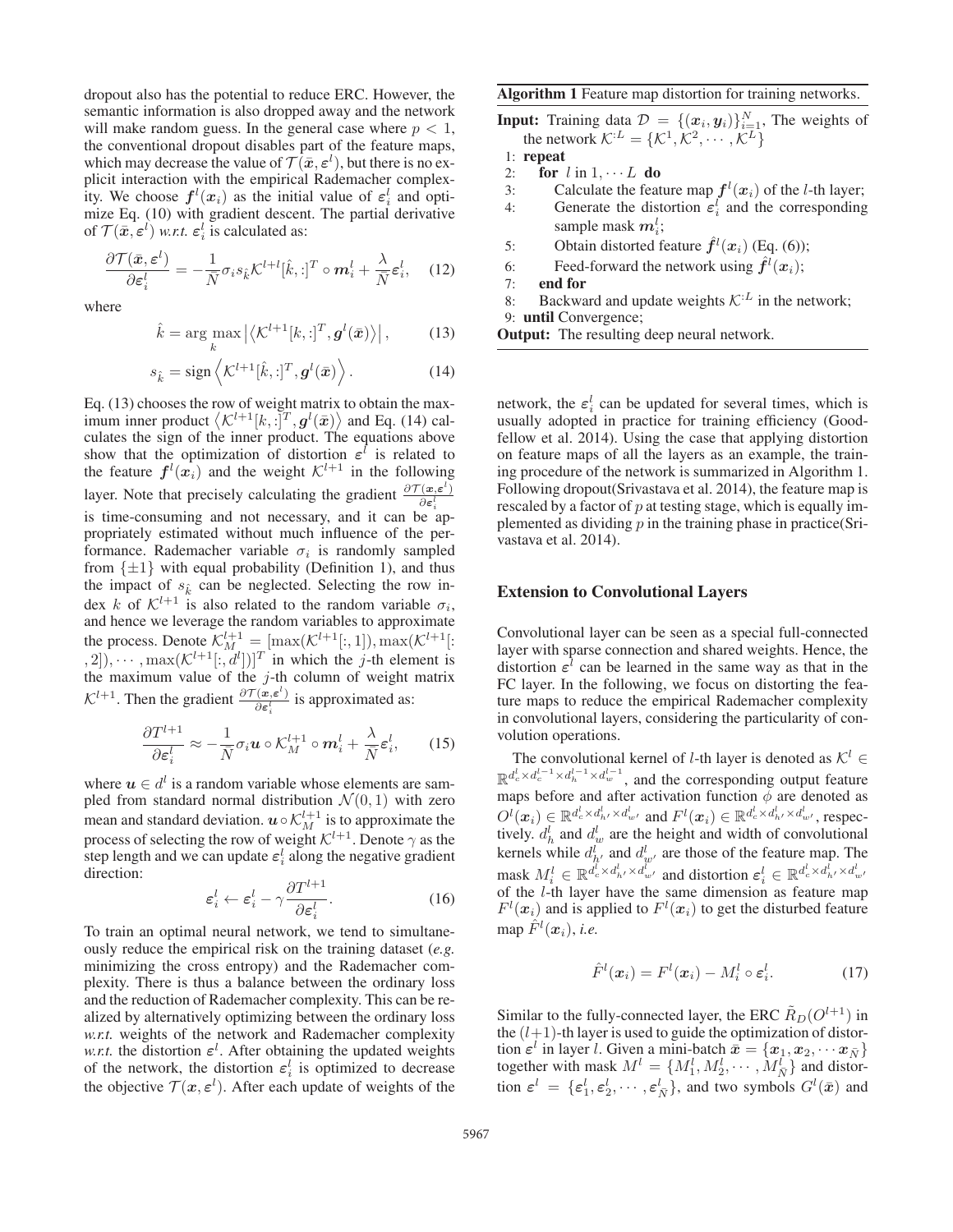Table 1: Accuracies of conventional CNNs on CIFAR-10 and CIFAR-100 datasets.

| Method                                                       | $CIFAR-10(%)$    | $CIFAR-100 (\%)$ |
|--------------------------------------------------------------|------------------|------------------|
| $\overline{\text{CNN}}$                                      | 81.99            | 49.72            |
| $CNN + Dropout (Srivastava et al. 2014)$                     | 82.95            | 54.19            |
| $CNN + Vardrop$ (Kingma, Salimans, and Welling 2015)         | 83.15            | 54.53            |
| $CNN + Sparse$ Vardrop (Molchanov, Ashukha, and Vetrov 2017) | 82.13            | 54.26            |
| $CNN + RD$ drop (Zhai and Wang 2018)                         | 83.11            | 54.65            |
| CNN + Feature Map Distortion                                 | $85.24 \pm 0.08$ | $56.23 \pm 0.12$ |

 $Q^{l+1}(\bar{x})$  are defined for notion simplicity:

$$
G^{l}(\bar{\boldsymbol{x}}) = \sum_{i=1}^{N} \sigma_{i} \hat{F}^{l}(\bar{\boldsymbol{x}}_{i}),
$$
\n(18)

$$
Q^{l+1}(\bar{x})[k, :, :] = \sum_{c=1}^{d_c^l} \mathcal{K}^{l+1}[k, c, :, :] * G^l[c, :, :], \quad (19)
$$

where  $*$  denotes convolutional operation.  $G^l(\bar{x})$  is related to the distorted feature and the Rademacher variable in the to the distorted feature and the Rademacher variable in the l-th layer, and Eq. (19) applies the convolutional operation on  $G^{l}(\bar{x})$ . Given the notation mentioned above,  $\varepsilon^{l}$  can be derived by minimizing the following objective function. derived by minimizing the following objective function:

$$
\hat{\varepsilon}^l = \arg\min_{\varepsilon^l} \mathcal{T}(\bar{x}, \varepsilon^l),\tag{20}
$$

where

$$
\mathcal{T}(\bar{x}, \varepsilon^{l}) = \frac{1}{\bar{N}d_h^{l+1}d_w^{l+1}} \sup_k \sum_{h'=1}^{d_{h'}^{l+1}} \sum_{w'=1}^{d_{h''}^{l+1}} |Q^{l+1}(\bar{x})[k, h', w']|
$$
  
+ 
$$
\frac{\lambda}{2\bar{N}} \sum_{i=1}^{\bar{N}} \|\varepsilon_i^l\|_2^2.
$$
 (21)

 $\mathcal{T}(\bar{x}, \varepsilon^l)$  comes from the simplified implementation<br>  $\tilde{p}_-(\Omega^{l+1})$  which is the EPC in a mini batch As Eq. (21)  $\tilde{R}_D(O^{l+1})$  which is the ERC in a mini-batch. As Eq. (21) calculates average over the spatial dimension of  $Q^{l+1}(\bar{x})$ , elements in different spatial locations of  $\varepsilon_i^l$  has equal contri-<br>bution to  $O^{l+1}(\bar{x})$ . Thus, the partial derivative of  $O^{l+1}(\bar{x})$ . bution to  $Q^{l+1}(\bar{x})$ . Thus, the partial derivative of  $Q^{l+1}(\bar{x})$ *w.r.t.*  $\varepsilon_i^l$  is:

$$
\frac{\partial \mathcal{T}}{\partial \varepsilon_i^l[c, h', w']} = -\frac{1}{\bar{N}d_h^{l+1}d_w^{l+1}} \sigma_i \sum_{h=1}^{d_h^{l+1}} \sum_{w=1}^{d_w^{l+1}} \mathcal{K}^{l+1}[\hat{k}, c, h, w] S[\hat{k}, h, w] + \frac{\lambda}{\bar{N}} \varepsilon_i^l, h' \in \{1, 2 \cdots, d_{h'}^l\}, \quad w' \in \{1, 2 \cdots, d_{w'}^l\},
$$
\n(22)

where

$$
\hat{k} = \arg \max_{k} \sum_{h=1}^{d_{h'}^{l+1}} \sum_{w=1}^{d_{w'}^{l+1}} \left| Q^{l+1}(\bar{x})[k, h', w'] \right|, \tag{23}
$$

$$
S = \text{sign}\left(Q^{l+1}(\bar{x})\right) \tag{24}
$$

in which  $S \in {\pm 1}^{d_c \times d_h^l \times d_w^l}$  is the sign of each element<br>in  $O^{l+1}(\bar{x})$  Considering the impact of Rademacher variable in  $Q^{l+1}(\bar{x})$ . Considering the impact of Rademacher variable  $\sigma_i$  and similar to the method in FC layer, random variables  $S' \in {\pm 1}^{d_h^l \times d_w^l}$  and  $U \in \mathbb{R}^{d_c^l \times d_h^l \times d_w^l}$  are introduced to simply Eq. (22) which are used to approximate S and the  $S \subseteq \{ \pm 1 \}$  and  $S \subseteq \infty$  simply Eq. (22), which are used to approximate S and the channel selection process of  $K^{l+1}$  respectively. Each element in  $S'$  is  $\pm 1$  with equal probability and each element in U follows the standard normal distribution  $\mathcal{N}(0, 1)$ . Given the gradient, the distortion  $\varepsilon_i^l$  is updated in a similar way<br>as FC layer. The algorithm of the feature distortion on the as FC layer. The algorithm of the feature distortion on the convolutional layers is similar to Algorithm 1.

Different from the method applied on FC layers where each element of the binary mask  $M<sup>l</sup>$  is sampled independently, we draw lessons from DropBlock (Ghiasi, Lin, and Le 2018) where elements in a contiguous square block with given size  $block\_size$  of the feature map is distorted simultaneously. We denote the extension of the proposed method to convolutional layers as "block feature map distortion".

## Experiments

In this section, we conduct experiments on several benchmark datasets to validate the effectiveness of the proposed feature map distortion method. The method is implemented on both FC layers and convolutional layers, which are validated with conventional CNNs and modern CNNs (*e.g.* ResNet) respectively. In order to set unified hyperparameters  $\gamma$  for different layers, we multiply  $\gamma$  by the standard deviation of the feature maps in each layer, and alternately update the distortion and weight one step for efficiency. The distortion probability (dropping probability for dropout and dropblock) increases linearly from 0 to the appointed distortion probability  $p$  following (Ghiasi, Lin, and Le 2018).

## Experiments on Fully Connected Layers

To validate the effect of the proposed feature map distortion method implemented on the FC layers, we conduct experiments on a conventional CNN on CIFAR-10 and CIFAR-100 dataset. The proposed method is compared with multiple state-of-the-art variants of dropout.

Dataset. CIFAR-10 and CIFAR-100 dataset both contain 60000 natural images with size  $32 \times 32$ . 50000 images are used for training and 10000 for testing. The images are divided into 10 categories and 100 categories, respectively. 20% of the training data are regarded as validation sets. Data augmentation method is not used for fair comparison.

Implementation details. The conventional CNN has three convolutional layers with 96, 128 and 256 filters, respectively. Each layer consists of a  $5 \times 5$  convolutional op-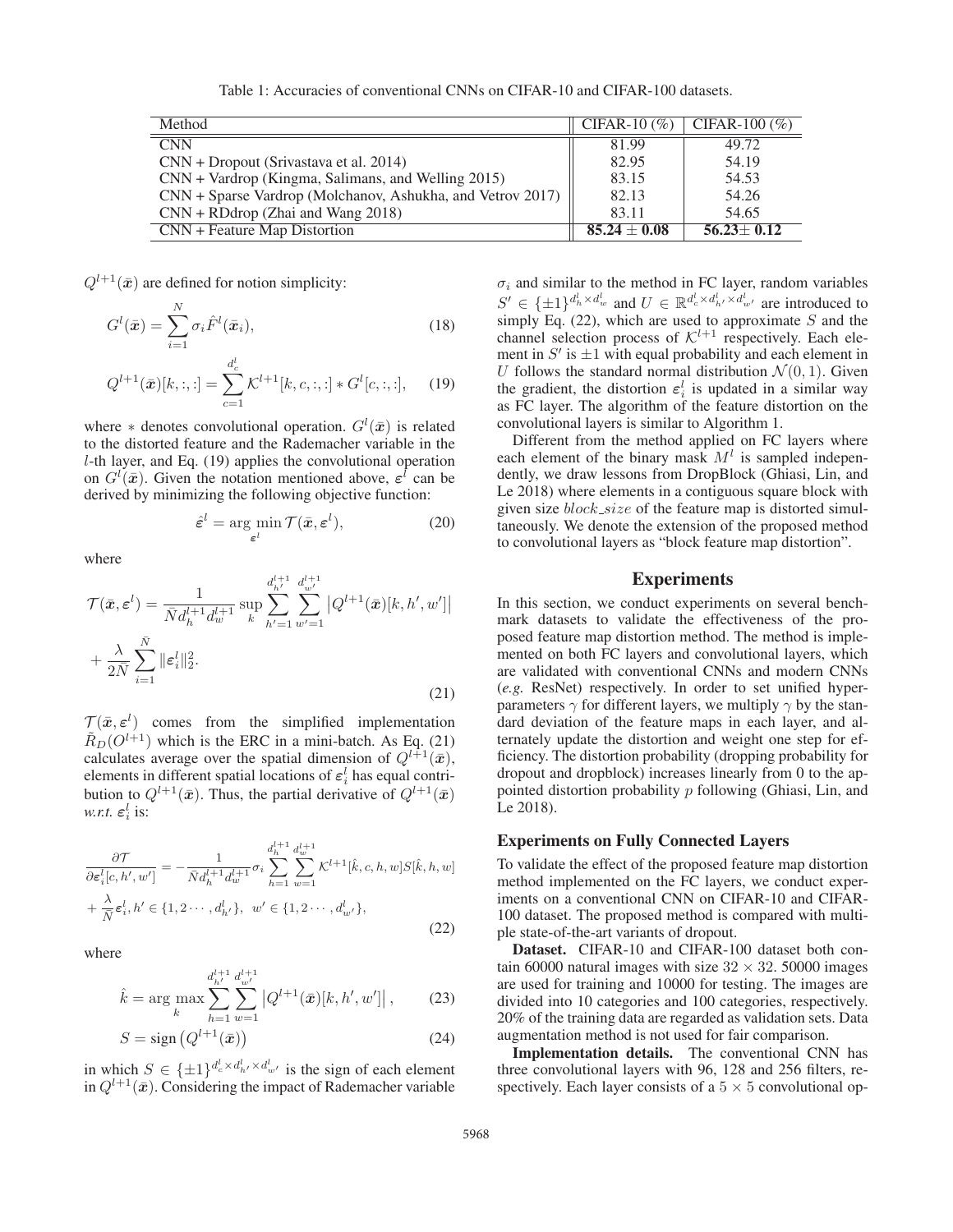Table 2: Accuracies of ResNet-56 on CIFAR10 and CIFAR-100 dataset.

| Model                                            |                  | $\mid$ CIFAR-10 (%) $\mid$ CIFAR-100 (%) |
|--------------------------------------------------|------------------|------------------------------------------|
| Resnet-56                                        | $93.95 \pm 0.09$ | $71.81 + 0.21$                           |
| Resnet-56 + DropBlock (Ghiasi, Lin, and Le 2018) | $94.18 \pm 0.14$ | $73.08 \pm 0.23$                         |
| Resnet-56 + Block Feature Map Distortion         | $94.50 \pm 0.15$ | $73.71 \pm 0.20$                         |

eration with stride 1 followed by a  $3 \times 3$  max-pooling operation with stride 2. Then the features are sent to two fullyconnected layers with 2048 hidden units each. We implement the distortion method on each FC layer. Distortion probability p is selected from  $\{0,4, 0.5, 0.6\}$  and the step length  $\gamma$  is set to 5. The model is trained for 500 epoch with batchsize 128. The learning rate is initialized with 0.01, and decayed by a factor of 10 at 200, 300 and 400 epochs. We run our method 5 times with different random seeds and report the average accuracy with standard deviation.

Compared methods. The CNN model trained without extra regularization tricks is used as the baseline model. Further more, we compare our method with the widely used dropout method (Hinton et al. 2012) and several state-ofthe-art variants, including Vardrop (Kingma, Salimans, and Welling 2015), Sparse Vardrop (Molchanov, Ashukha, and Vetrov 2017) and RDdrop (Zhai and Wang 2018).

Results. The test accuracies on both CIFAR-10 and CIFAR-100 are summarized in Table 1. The proposed feature map distortion method is superior to the compared methods by a large margin on both two datasets. CNN trained with the help of the proposed method achieves an accuracy of 85.24%, which improves the performance of the state-of-the-art RDdrop method with 2.13% and 1.58% on CIFAR-10 and CIFAR-100 dataset, respectively. It shows that the proposed feature map distortion method can reduce the empirical Rademacher complexity effectively while preserve the representation power of the model, resulting in a better test performance.

## Experiments on Convolutional Layers

It is much important to apply the proposed method to convolutional layer since modern CNN such as ResNet mostly consist of convolutional layers. In this section, we apply the proposed method on convolutional layers and conduct several experiments on both CIFAR-10 and CIFAR-100 dataset.

Implementation details. The widely-used ResNet-56 (He et al. 2016b) which contains three groups of blocks is used as the baseline model. DropBlock method (Ghiasi, Lin, and Le 2018) is used as the peer competitor. Both the proposed block feature map distortion method and DropBlock method are implemented after each convolution layers in the last group with *block size=6*, and the distortion probability (dropping probability for DropBlock)  $p$  is selected from  $\{0.01, 0.02, \cdots, 0.1\}$ . The step length  $\gamma$  is set to 30 empirically. Standard data augmentation including random cropping, horizontal flipping and rotation(within  $\pm 15$  degrees) are conducted during training. The networks are trained for 200 epochs, batchsize is set to 128 and weight decay is set to 5e-4. The initial learning rate is set to 0.1 and is decayed by a factor of 5 at 60, 120 and 160 epochs. All the methods



Figure 1: Training curves on the CIFAR-100 dataset.

are repeated 5 times with different random seeds and the average accuracies with standard deviations are reported.

Results. The results on both CIFAR-10 and CIFAR-100 dataset are shown in Table 2. The proposed method is superior to DropBlock method and improves the performance with 0.32% and 0.63%, respectively. It shows that the proposed feature map distortion methods suits for convolutional layers and can improves the performance of modern network structures.

Training curve. The training curves on CIFAR-100 dataset are shown in Figure 1. The solid line and dotted line denote the test stage and the training stage respectively, while the red line and blue line denote the proposed feature map distortion method and the baseline model. When training converges, the baseline ResNet-56 traps in overfitting problem and achieves a higher training accuracy but lower test accuracy, while the proposed feature map distortion method overcome this problem and achieves a higher test accuracy, which shows the improvement of model generalization ability.

Feature map distortion *v.s.* DropBlock. The test accuracy of our method (red) and the Dropblock method (green) with various distortion probability (dropping probability)  $p$ on CIFAR-100 dataset are shown in Figure 2(a). Increasing the drop probability  $p$  enhances the effect of regularization, and the test accuracy can be improved when setting  $p$  in an appropriate range. Note that our method achieves a better performance than DropBlock with  $p$  in a larger range, which demonstrate the superior of feature map distortion.

Test accuracy *v.s.* accuracy gap. Figure 2(b) and (c) show how test accuracy (red) and the accuracy gap between training and testing accuracies (blue) vary when setting different distortion probability p and length step  $\gamma$ . Larger p implies that more locations of the feature maps are distorted while  $\gamma$  controls the intensity of disturbing in each loca-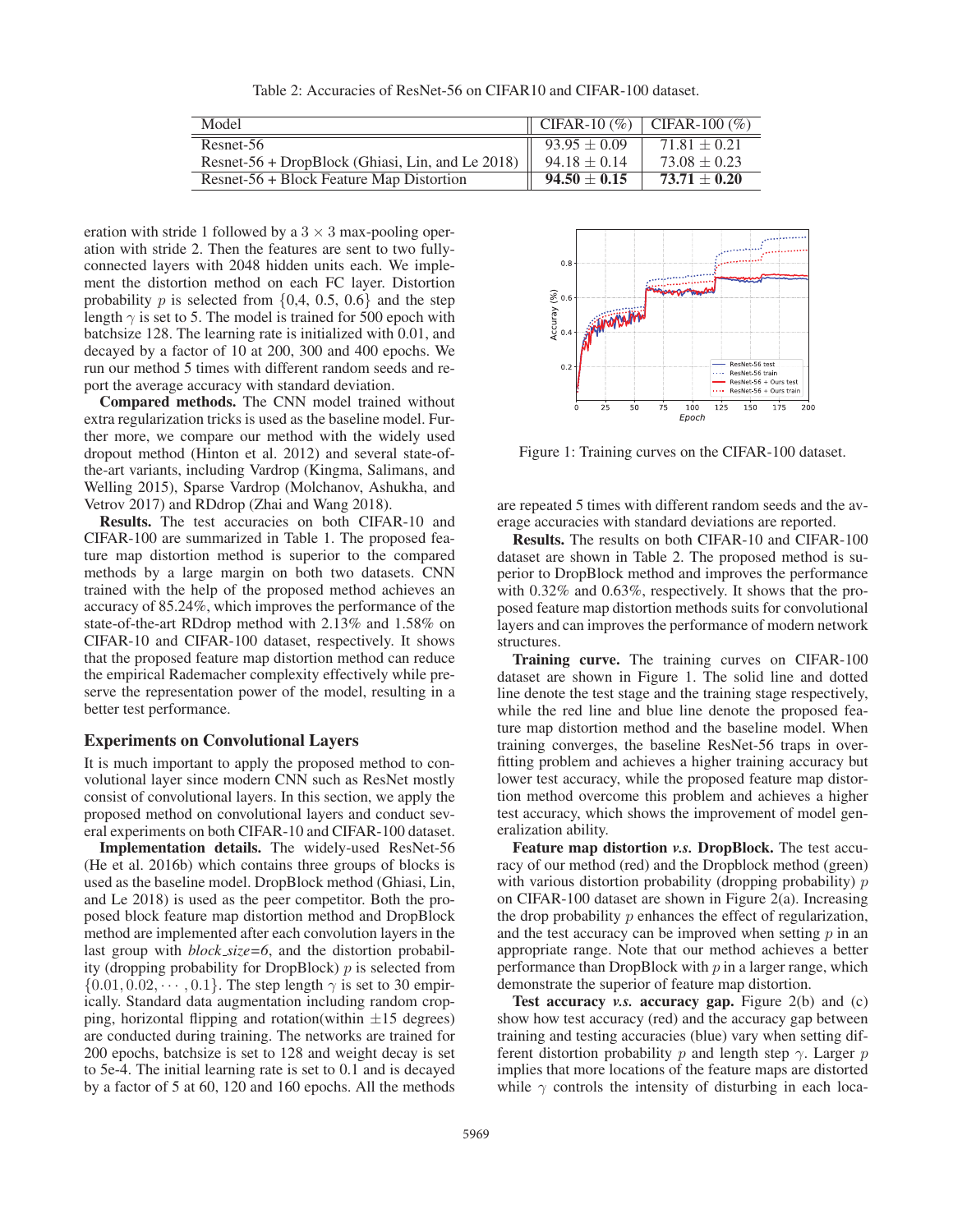|  |  |  |  | Table 3: Accuracies of ResNet-50 on ImageNet dataset. |  |  |  |
|--|--|--|--|-------------------------------------------------------|--|--|--|
|--|--|--|--|-------------------------------------------------------|--|--|--|

| Model                                                         | Top-1 Accuracy $(\%)$ | Top-5 Accuracy $(\%)$ |
|---------------------------------------------------------------|-----------------------|-----------------------|
| ResNet-50                                                     | $76.51 \pm 0.07$      | $93.20 \pm 0.05$      |
| ResNet-50 + Dropout (Srivastava et al. 2014)                  | $76.80 \pm 0.04$      | $93.41 \pm 0.04$      |
| ResNet-50 + DropPath (Larsson, Maire, and Shakhnarovich 2016) | $77.10 \pm 0.08$      | $93.50 \pm 0.05$      |
| ResNet-50 + SpatialDropout (Tompson et al. 2015)              | $77.41 \pm 0.04$      | $93.74 \pm 0.02$      |
| ResNet-50 + Cutout (DeVries and Taylor 2017)                  | $76.52 \pm 0.07$      | $93.21 \pm 0.04$      |
| ResNet-50 + AutoAugment (Cubuk et al. 2018)                   | 77.63                 | 93.82                 |
| ResNet-50 + Label Smoothing (Szegedy et al. 2016)             | $77.17 \pm 0.05$      | $93.45 \pm 0.03$      |
| ResNet-50 + DropBlock (Ghiasi, Lin, and Le 2018)              | $78.13 \pm 0.05$      | $94.02 \pm 0.02$      |
| $ResNet-50 + Feature Map Distortion$                          | $77.71 \pm 0.05$      | $93.89 \pm 0.04$      |
| ResNet-50 + Block Feature Map Distortion                      | $78.76 \pm 0.05$      | $94.33 \pm 0.03$      |



Figure 2: The impact of distortion probability p and step length  $\gamma$  on CIFAR-100 dataset. Test accuracies *w.r.t.* distortion probability p for feature map distortion and dropblock are shown in (a). Test accuracies and accuracy gaps *w.r.t.* distortion probability p and step length  $\gamma$  are shown in (b) and (c).

tion. Increasing either  $p$  or  $\gamma$  bring stronger regularization, resulting in smaller gap between the training and testing accuracies, which means a stronger generalization ability. However, disturbing too many locations or disturbing a location with too much intensity may destroy the representation power and having negative impact on the final testing accuracy. Instead of using fixed intensity in conventional dropout and DropBlock method, out method applies proper intensity distortion on proper locations and results in better performance.

#### Experiments on ImageNet Dataset

In this section, we conducts experiments on large-scale ImageNet dataset and implement the feature map distortion method with conventional dropout and the recent DropBlock method, namely "Feature Map Distortion" and "Block Feature Map Distortion", respective.

Dataset. ImageNet dataset contains 1.2M training images and 50000 validation images, consisting of 1000 categories. Standard data augmentation methods including random cropping and horizontally flipping is conducted on training data.

Implementation details. We follow the experimental settings in (Ghiasi, Lin, and Le 2018) for fair comparison. The prevalent ResNet-50 is used as the baseline model. The distortions are applied on the feature maps after both convolutional layers and skip connections in the last two groups. The step length is set to 5. For feature map distortion implemented based on conventional dropout, distortion probability  $p$  (dropping probability) is set to 0.5 as suggested by (Srivastava et al. 2014). For Block feature map distortion, the *block size* and p (dropping probability) are set to 6 and 0.05 following (Ghiasi, Lin, and Le 2018). We report the single-crop top-1 and top-5 accuracies on the validation set and repeat the methods three time with different random seeds.

Compared method. Multiple state-of-the-art regularization methods are compared, including dropout based methods, data augmentation and label smoothing. Drop-Path(Larsson, Maire, and Shakhnarovich 2016), Spatial-Dropout(Tompson et al. 2015) and Dropblock (Ghiasi, Lin, and Le 2018) are the state-of-the-art variants of dropout. Data augmentation including Cutout (DeVries and Taylor 2017) and AutoAugment (Cubuk et al. 2018)), and label smoothing (Szegedy et al. 2016) are prevalent regularization techniques to alleviate over-fitting.

Results. In Table 3, the proposed feature distortion method can not only increase the performance of deep neural networks using conventional dropout method, but also enhance the peformance of the recent Dropblock method, since our method is also suitable and well adapted to convolutional layers. As a result, the feature map distortion improve the accuracy from 76.80% to 77.71% compared to the conventional dropout method . The block feature map dis